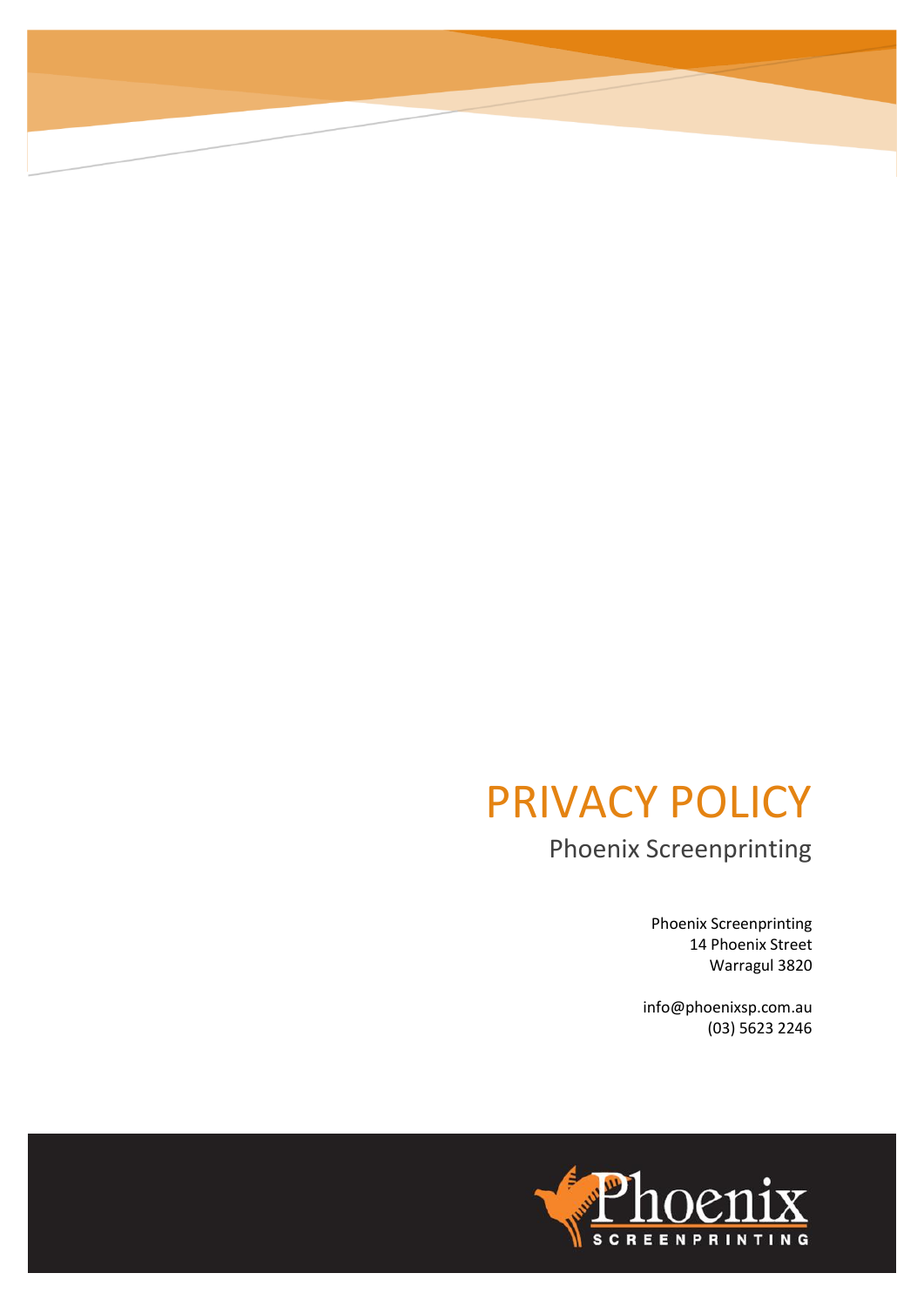# **Privacy Policy**

## Contents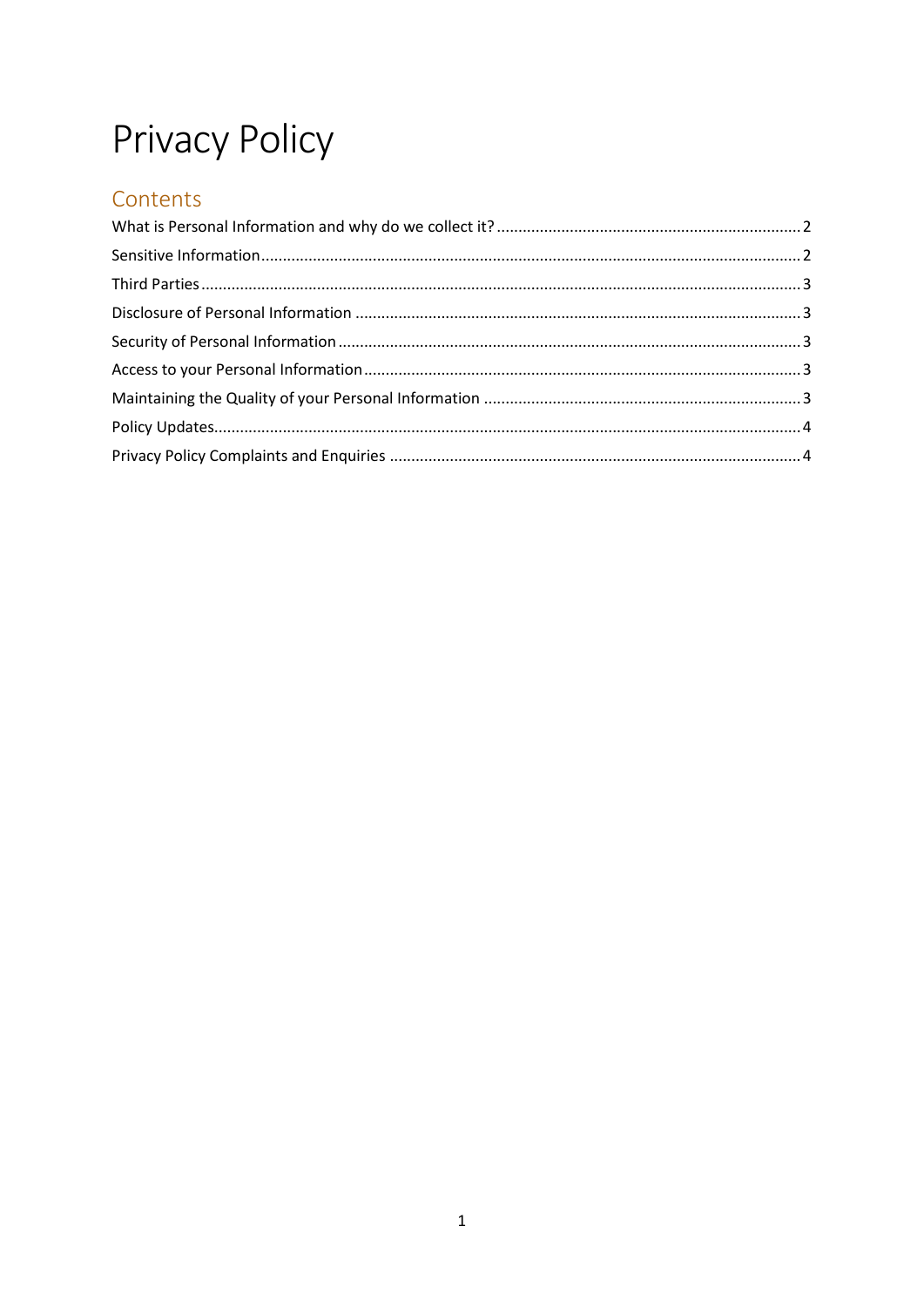**Phoenix Screenprinting** is committed to providing quality services to you and this policy outlines our ongoing obligations to you in respect of how we manage your Personal Information.

We have adopted the National Privacy Principles (NPPs) contained in the Privacy Act 1988 (Cth) (the Privacy Act). The NPPs govern the way in which we collect, use, disclose, store, secure and dispose of your Personal Information.

A copy of the Australian Privacy Principles may be obtained from the website of The Office of the Federal Privacy Commissioner at [www.privacy.gov.au.](http://www.privacy.gov.au/)

### <span id="page-2-0"></span>What is Personal Information and why do we collect it?

Personal Information is information or an opinion that identifies an individual. Examples of Personal Information we collect include: names, addresses, email addresses, phone and facsimile numbers.

This Personal Information is obtained in many ways including face to face at our office, by correspondence, telephone, email, via our website http://www.phoenixsp.com.au/, from your website, from media and publications, from other publicly available sources**,** and from third parties. We don't guarantee website links or policy of authorised third parties.

We collect your Personal Information for the primary purpose of providing our services to you, providing information to our clients and marketing. We may also use your Personal Information for secondary purposes closely related to the primary purpose, in circumstances where you would reasonably expect such use or disclosure. You may unsubscribe from our mailing/marketing lists at any time by contacting us in writing.

When we collect Personal Information we will, where appropriate and where possible, explain to you why we are collecting the information and how we plan to use it.

#### <span id="page-2-1"></span>Sensitive Information

Sensitive information is defined in the Privacy Act to include information or opinion about such things as an individual's racial or ethnic origin, political opinions, membership of a political association, religious or philosophical beliefs, membership of a trade union or other professional body, criminal record or health information.

Sensitive information will be used by us only:

- For the primary purpose for which it was obtained
- For a secondary purpose that is directly related to the primary purpose
- With your consent; or where required or authorised by law.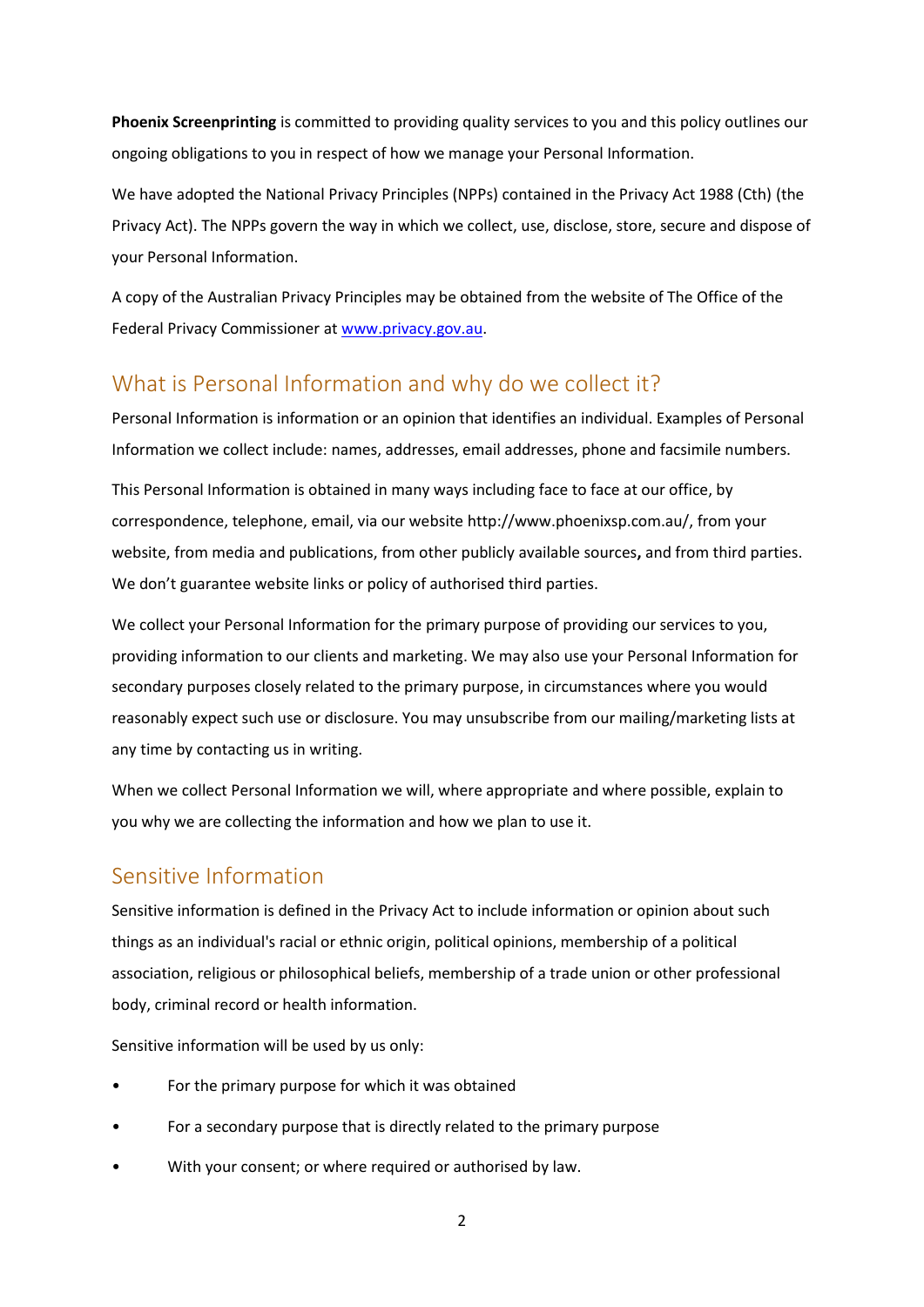### <span id="page-3-0"></span>Third Parties

Where reasonable and practicable to do so, we will collect your Personal Information only from you. However, in some circumstances we may be provided with information by third parties. In such a case we will take reasonable steps to ensure that you are made aware of the information provided to us by the third party.

## <span id="page-3-1"></span>Disclosure of Personal Information

Your Personal Information may be disclosed in a number of circumstances including the following:

- Third parties where you consent to the use or disclosure; and
- Where required or authorised by law.

#### <span id="page-3-2"></span>Security of Personal Information

Your Personal Information is stored in a manner that reasonably protects it from misuse and loss and from unauthorized access, modification or disclosure.

When your Personal Information is no longer needed for the purpose for which it was obtained, we will take reasonable steps to destroy or permanently de-identify your Personal Information. However, most of the Personal Information is or will be stored in client files which will be kept by us for a minimum of 7 years.

### <span id="page-3-3"></span>Access to your Personal Information

You may access the Personal Information we hold about you and to update and/or correct it, subject to certain exceptions. If you wish to access your Personal Information, please contact us in writing.

Phoenix Screenprinting will not charge any fee for your access request, but in some cases may charge an administrative fee for providing a copy of your Personal Information.

In order to protect your Personal Information we may require identification from you before releasing the requested information.

### <span id="page-3-4"></span>Maintaining the Quality of your Personal Information

It is an important to us that your Personal Information is up to date. We will take reasonable steps to make sure that your Personal Information is accurate, complete and up-to-date. If you find that the information we have is not up to date or is inaccurate, please advise us as soon as practicable so we can update our records and ensure we can continue to provide quality services to you.